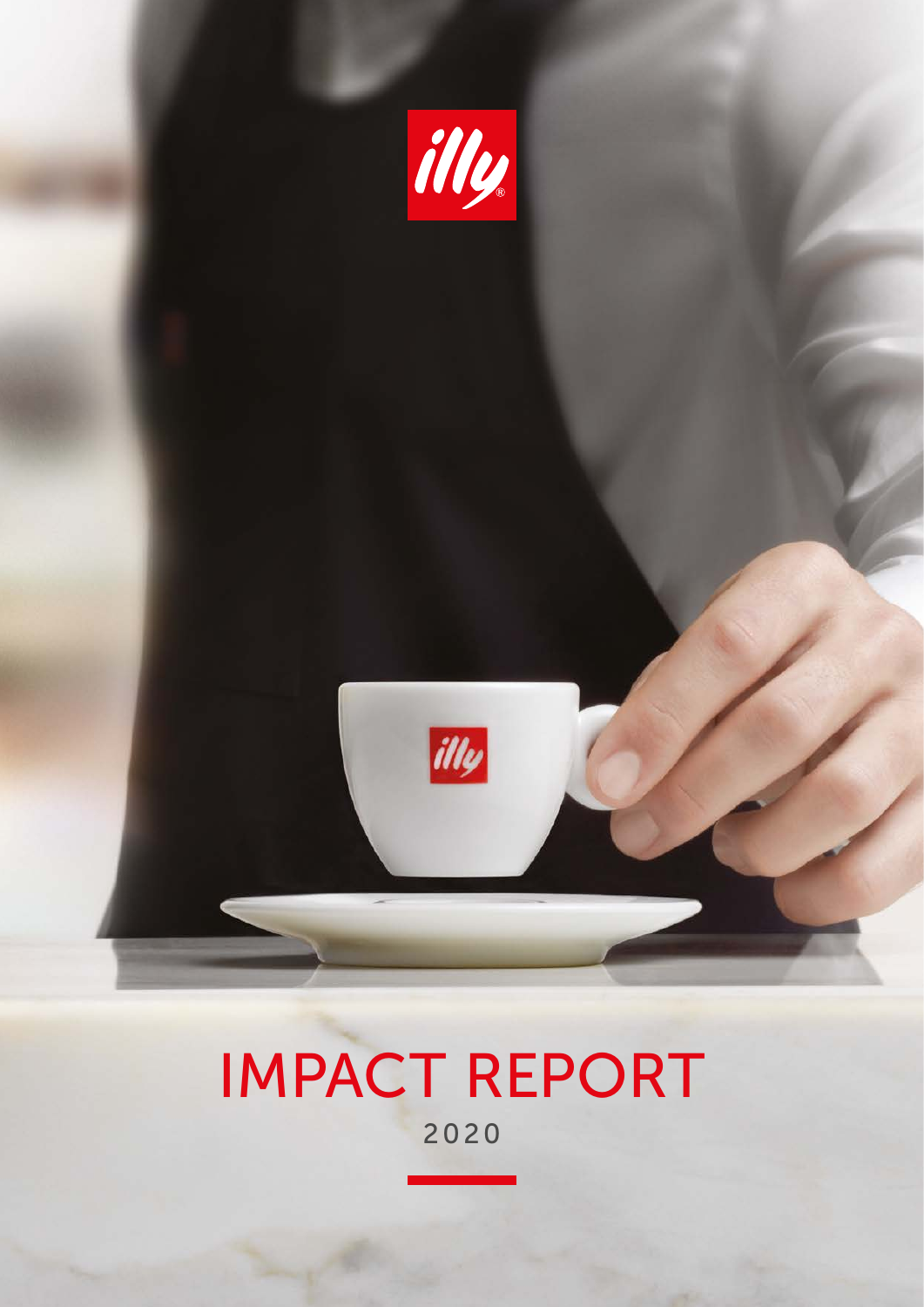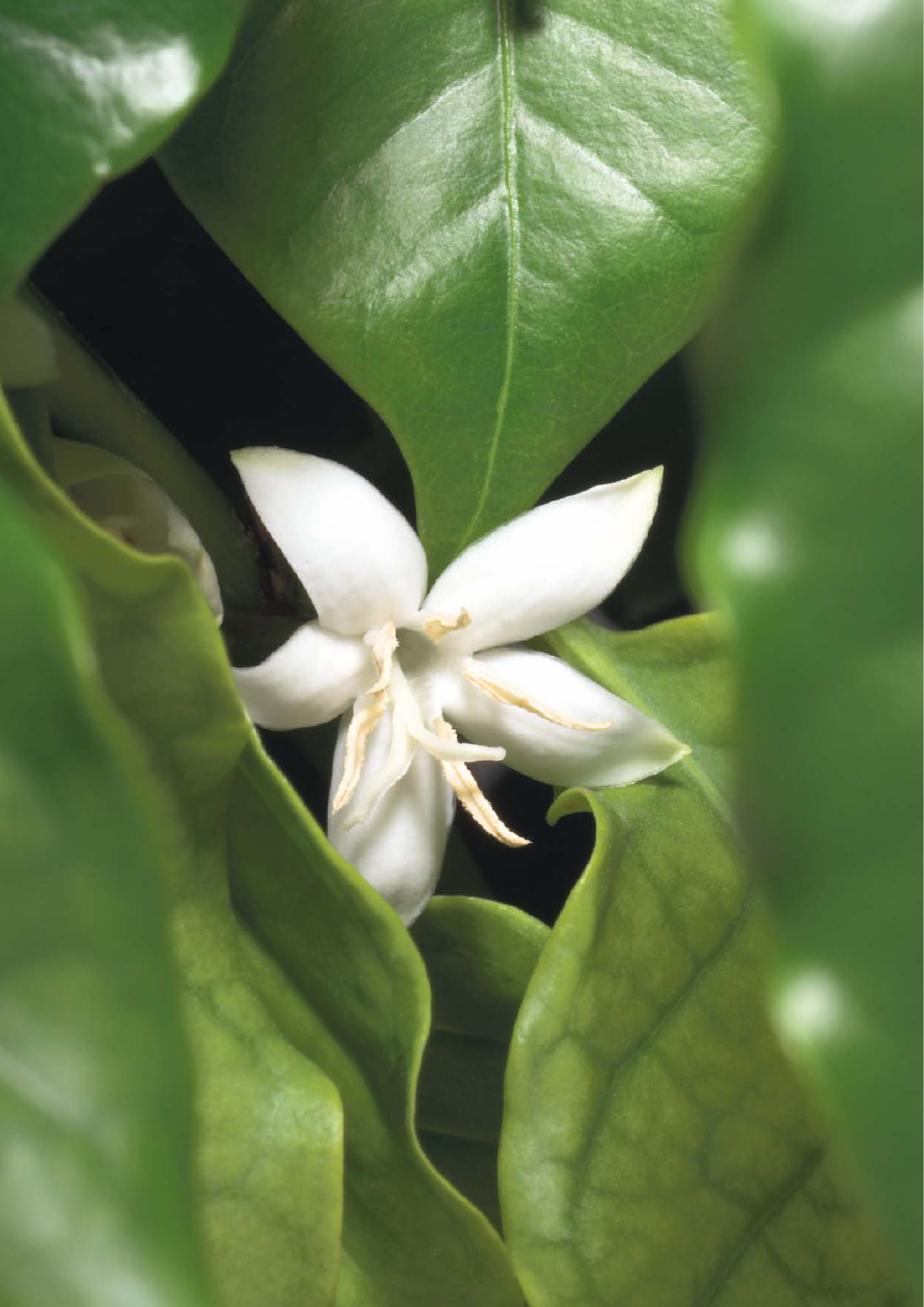*"We have decided to include in the company's by-laws the commitment to perpetuate the business model of the stakeholder company to reaffirm our business philosophy, which is that of being a social institution that pursues its stakeholders' quality of life".*

Andrea Illy*, Chairman of illycaffè*

*"We want to contribute to achieving a sustainable future by implementing organisational and strategic solutions that integrate the well-being of people and the environment through the approach of continuous improvement that has characterised us for more than 80 years".*

Massimiliano Pogliani*, Chief Executive Officer of illycaffè*

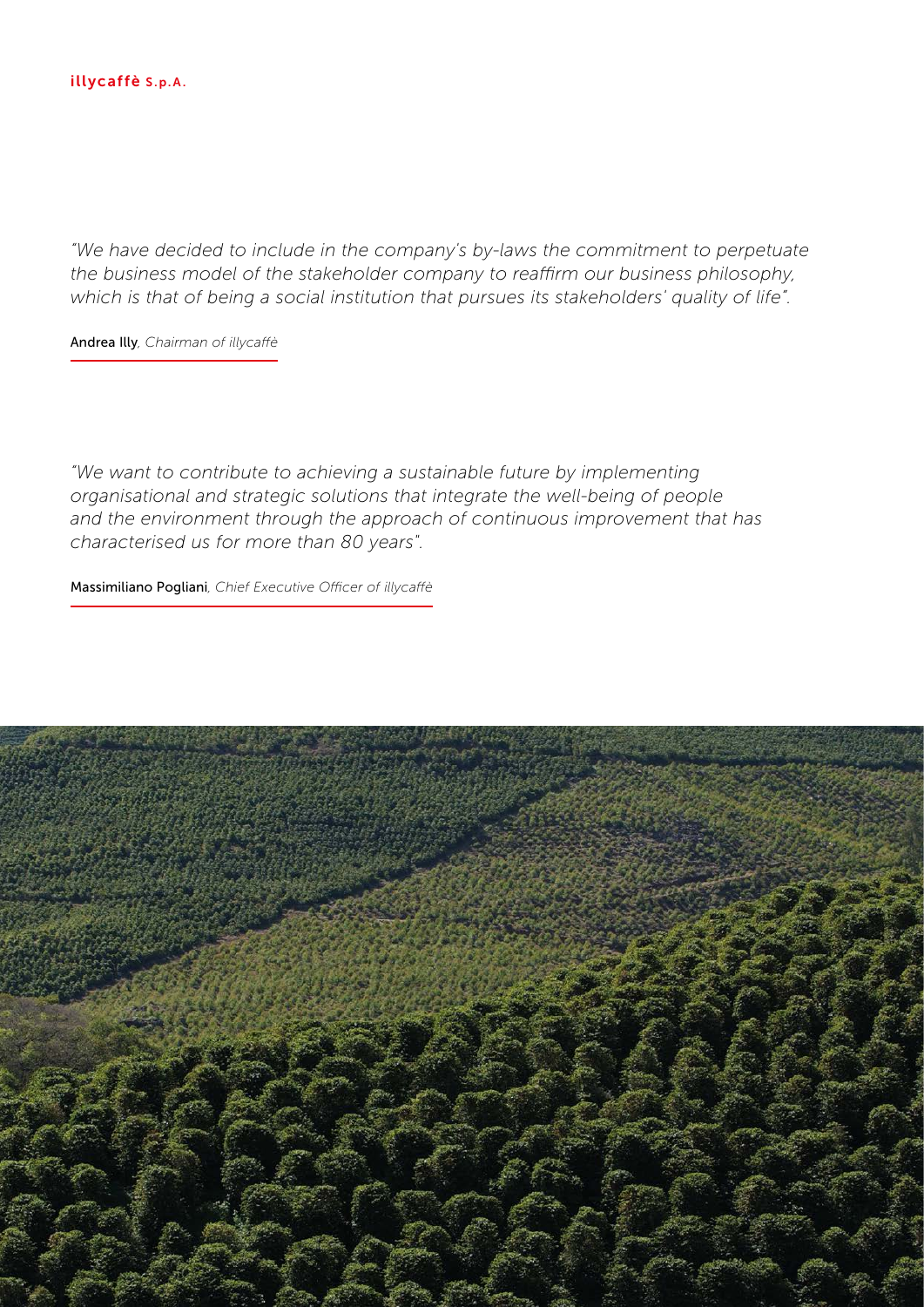# Introduction and objectives of the document

In 2019, the adoption of the status of "Benefit Company" (as per Italian Law 208 of 28/12/2015, paragraphs 376-384) was a step desired by illycaffè to crystallise its guiding principle of doing business: operating as a stakeholder company based on a model of sustainable development that, through the sharing of the value generated (economic sustainability), harmoniously pursues its own growth and a positive impact (social sustainability, environmental sustainability) on the communities it operates in.



With this evolution, illycaffè confirms its choice of growing by operating in a responsible, transparent and sustainable manner for the communities it interacts with. It promotes a different way of doing business oriented towards the **common good** and capable of giving the company competitive advantages, combining economic and income objectives with social and environmental objectives to be pursued over the long term.

Benefit Companies have two fundamental characteristics:

#### a) MEASURE WHAT MATTERS:

They measure their results in terms of **positive impact** on society and the environment with the same completeness and with the same rigour used for economic and financial results. They report annually on their activities through an impact report, which describes both the actions taken and their plans and commitments for the future.

#### b) PROTECT AND ALIGN THE MISSION:

They express their attention to all stakeholders in the corporate purpose of their by-laws, balancing the interests of shareholders and the interests of the community.

Following are the common benefit goals arising from compliance with the aforementioned Italian Law 208/2015 on Benefit Companies, and specifically paragraph 382: *"...the benefit company prepares an annual report concerning the pursuit of common benefits, to be annexed to the company financial statements..."*. This Impact Report includes a description of the specific objectives achieved during the year and the new objectives to be pursued in the following year. Measurement of the positive impact generated by the business through the B Corporation® model and tools is under way.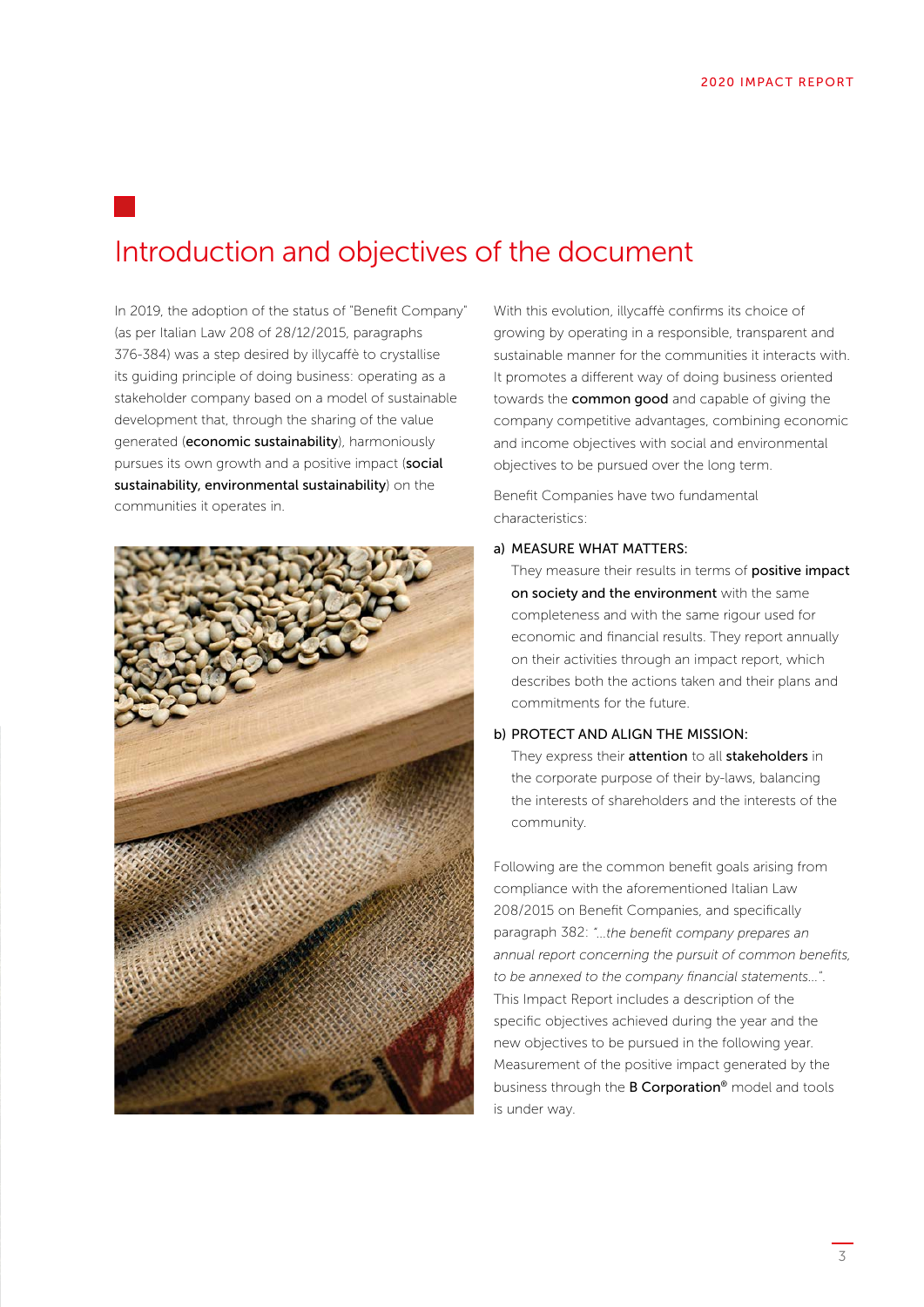# illycaffè Benefit Company: the specific purposes of common benefit

The company has incorporated three areas of focus into its by-laws:

- The chain responsible for value and sustainable agriculture, which is achieved through analysis and the improvement of impacts throughout the coffee supply chain, field research and knowledge transfer, as well as support for integrated agriculture to preserve and improve coffee's sustainable quality.
- Pursuit of happiness and quality of life, through the principles of economic, social and environmental sustainability and also fostering global partnerships suitable for achieving this objective.
- **Exercise 2** Circular economy and innovation for the benefit of the planet, which envisages the improvement of energy efficiency and resource consumption in order to progressively reduce emissions throughout the supply chain.

These three action areas perfectly complement the path that will lead the company to carbon neutrality by 2033, the centenary of the company's founding, and with the 2030 objectives of the illycaffè strategy for the pursuit of sustainability. They also demonstrate that the transition to a Benefit Company is the natural evolution of the approach taken so far by the company.

Again in 2020, illycaffè described how it contributed to the achievement of the purposes described above through its practices and actions. Some objectives were re-adapted or postponed in light of the year's complex operating environment created by the global COVID-19 pandemic.

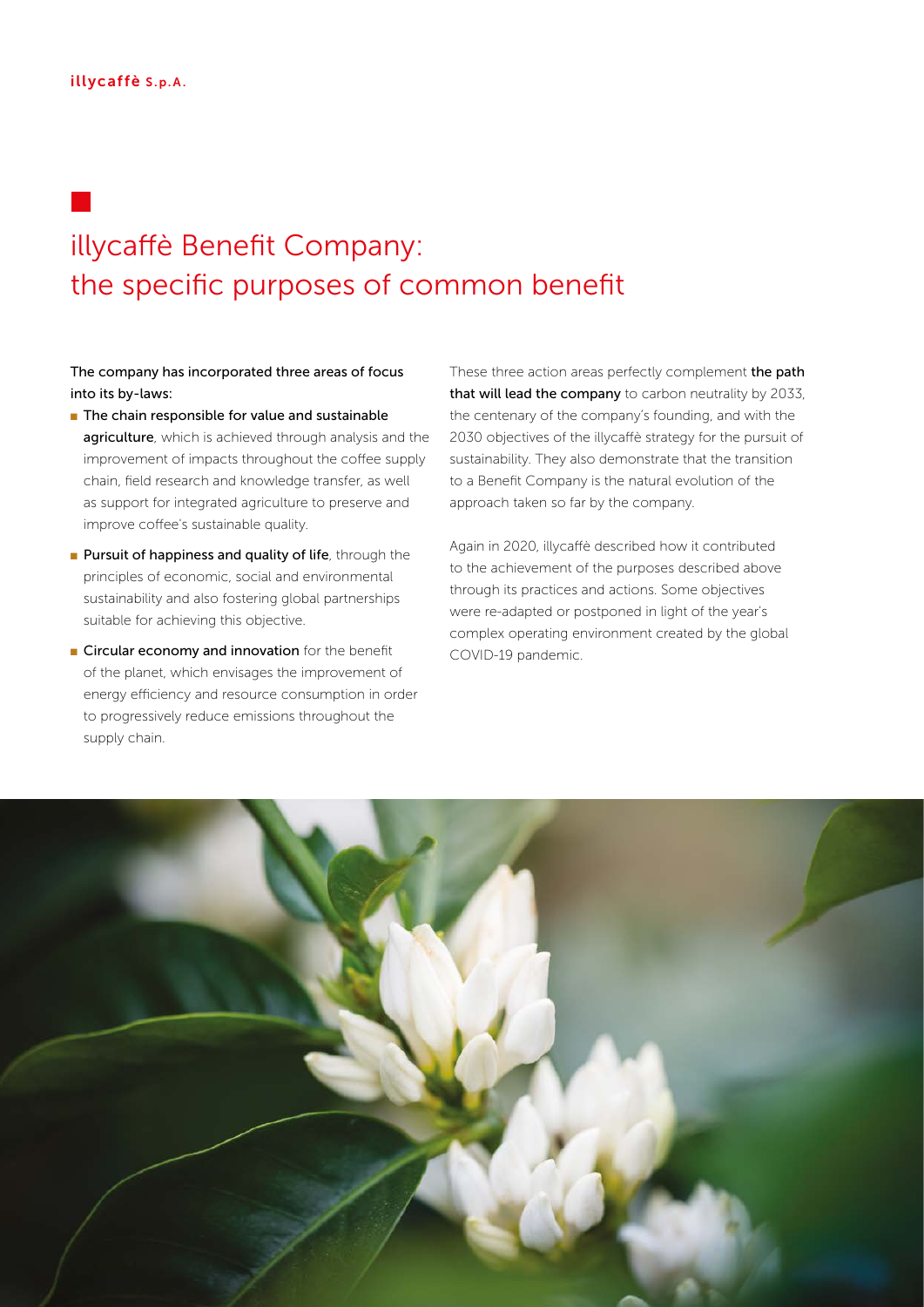# SUPPLY CHAIN RESPONSIBLE FOR VALUE AND SUSTAINABLE AGRICULTURE

#### Goal 1

*Contribute to the improvement of knowledge and analysis of impacts along the coffee supply chain.*

To improve a process, it is first necessary to have a thorough knowledge of the starting point and then define a plan to achieve the desired result. It is precisely with this in mind that illycaffè has initiated the creation of a plan to reduce its impacts, aimed in particular at reducing CO<sub>2</sub> equivalent emissions from all operations, including the supply chain.

In 2020 illycaffè developed a measurement plan based on progressive goals in order to work towards achieving its maximum objective, carbon neutrality by 2033. A first feasibility analysis of the actions was also carried out to reduce the main impact factors. This analysis revealed the temporary non-applicability of some technologies to illycaffè's processes and products (e.g. recycled tinplate, recycled plastic, biogas for roasting, etc.). In light of these first results, it was decided to further explore possible solutions that will develop in 2021, in a version 2.0 of the decarbonisation roadmap.

# 2020 results

| Action                                                                                                                 | Target                              | Result                                                                                                                                                                                                |
|------------------------------------------------------------------------------------------------------------------------|-------------------------------------|-------------------------------------------------------------------------------------------------------------------------------------------------------------------------------------------------------|
| Definition of a greenhouse gas emission<br>reduction plan that includes all operations<br>(including the supply chain) | Publication of the measurement plan | Internally shared CO2 equivalent<br>emission reduction plan. Carried out<br>feasibility analysis of the actions identified<br>in the plan and started work to implement<br>further supporting actions |

| l Action                                                   | Target                                                       |
|------------------------------------------------------------|--------------------------------------------------------------|
| Identification of new actions that can be implemented      | Identification of actions and finalisation of the greenhouse |
| to achieve the highest carbon neutrality objective by 2033 | gas emission reduction plan                                  |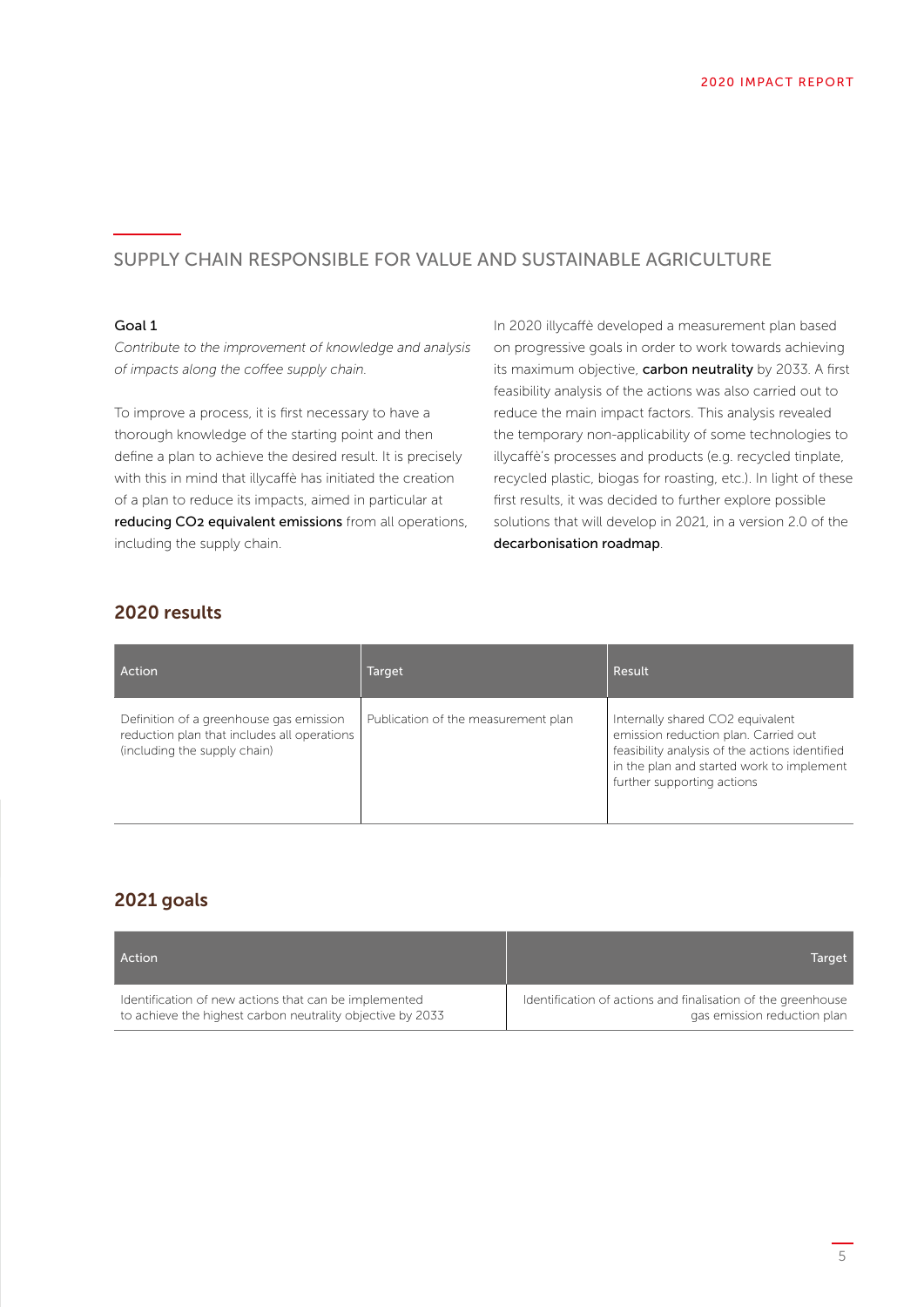#### illycaffè S.p.A.

#### Goal 2

*Contribute to the development and analysis of the sustainability of the supply chain through research, knowledge transfer, field projects.*

Respect for the environment, and in particular protection of the earth and biodiversity in accordance with the principle of integrated agriculture, are key elements of illycaffè's approach to cultivation. In this context, the exploration of new cultivation methods and techniques is continuous and aims to ensure sustainable production both from an environmental and social point of view, involving and developing small farming communities.

There were two main projects carried out in 2020:

■ Kokkere is a new 360-hectare plantation in the Gurage region of Ethiopia. It is one of the experimental projects of the Loyalty Programme created by illycaffè for coffee growers. About 2,000 families of small producers live near the plantation and, thanks to this

programme, have the opportunity to sell cultivated coffee, receive assistance, technical training and fair compensation, thus promoting a positive economy for the entire area.

**Jardines de Babilonia** is a new 140-hectare plantation in the Jalapa region of Guatemala. This project is also part of the Loyalty Programme, which includes precision farming experiments, the conversion of the plantation into sustainable production, as well as the implementation of social sustainability actions aimed at reducing specific critical issues such as child malnutrition.

In 2021, new cultivation models with a higher sustainability profile will be analysed and validated in a more cross-cutting manner. For example, targeted fertilisation and irrigation and precision farming consists in the application of artificial intelligence algorithms to agriculture as a tool to support agronomic decisions and monitor their results, and as a predictive system for achieving illycaffè's qualitative targets.

#### 2020 results

| Action                                                                                       | Target                                                | Result                                                                            |
|----------------------------------------------------------------------------------------------|-------------------------------------------------------|-----------------------------------------------------------------------------------|
| Expansion of the Kokkere plantation                                                          | Development of 40 hectares<br>of plantation & nursery | Plantation and nursery built                                                      |
| Implementation of precision<br>farming techniques in the Jardines<br>de Babilonia plantation | Installation of climate detection sensors             | Project suspended due to hurricanes.<br>Will be incorporated in a broader project |

| <b>Action</b>                                                                                                                 | <b>Target</b>                                                                                                    |
|-------------------------------------------------------------------------------------------------------------------------------|------------------------------------------------------------------------------------------------------------------|
| Validation of sustainable agronomic practices (targeted fertilisation<br>and irrigation, early warning of pests and diseases) | Verify the validity of innovative practices through an analysis<br>of the health of the fruits (coffee cherries) |
| Validation of the precision farming model for medium-sized farms                                                              | Collection and processing of data from applied research<br>in Jardines de Babilonia and Rabanales                |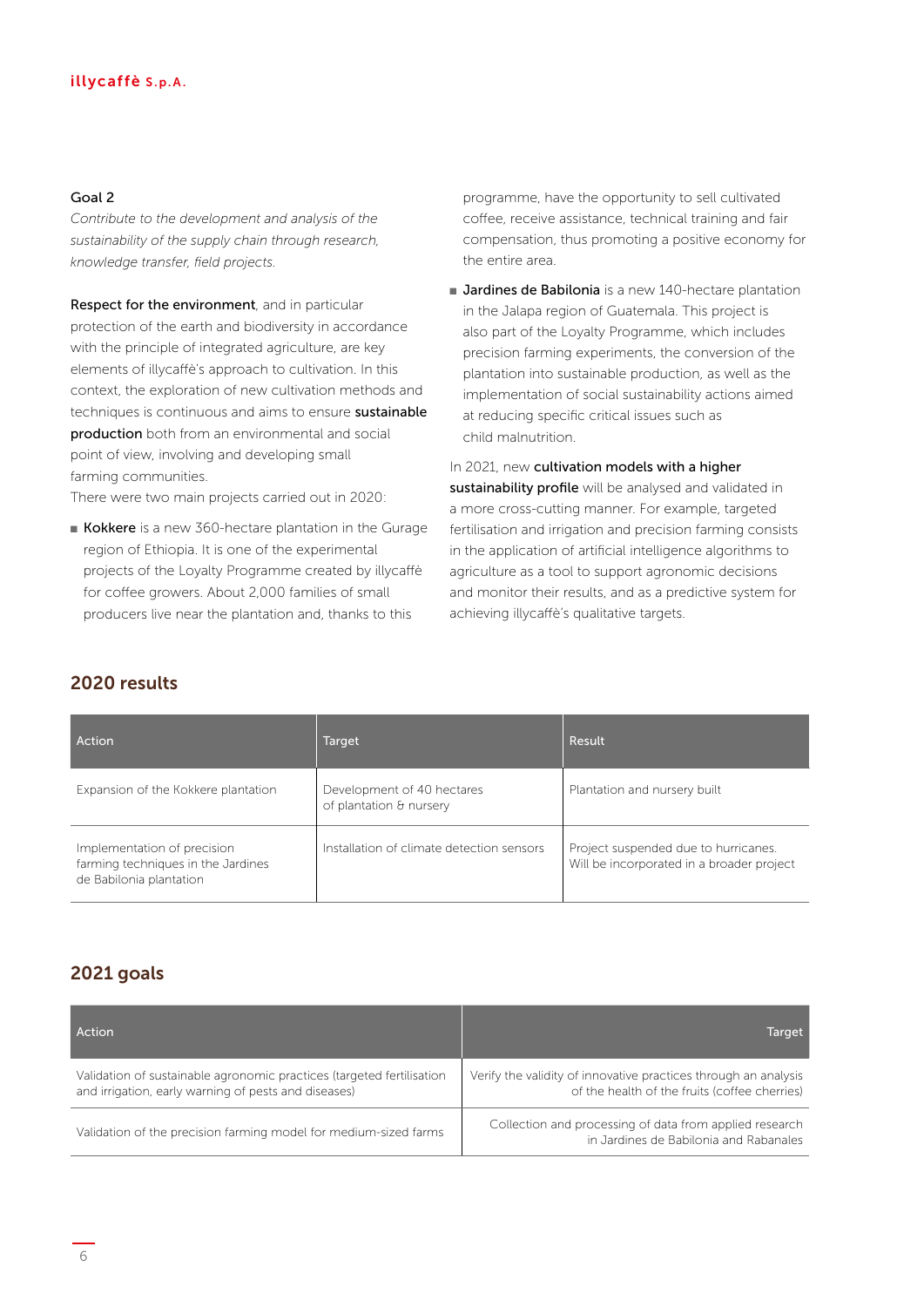#### Goal 3

*Support and disseminate the reasons for integrated agriculture to preserve and improve coffee quality and sustainability globally.*

In 2000 – together with the establishment of a partnership with PENSA (The Agrobusiness Intelligence Center of the University of São Paulo) and subsequently SENA (*Servicio Nacional de Aprendizaje*) – illycaffè launched **activities to support** small and large coffee producers through training courses on important issues (from responsible cultivation techniques and good agronomic practices – essential to increase productivity, reduce production costs and increase the producer's profitability – to trading, economic-administrative aspects and logistics).

These programmes promote the direct involvement of producers and knowledge transfer at a local level.

In 2020, training sessions on farm management were planned in Guatemala, Honduras and Colombia, covering topics such as best agricultural practices and improving the quality of the coffee produced. Due to the COVID-19 pandemic, the planned farm management training could not be carried out in the field. Nevertheless, some introductory concepts were presented remotely online. In fact, in 2021 a new supply chain verification tool was developed and implemented that allows the sustainability technician to perform checks directly while also providing field training. This new tool includes a large section dedicated to the topic of farm management. It was therefore decided to present the tool directly to the supply chains and to use it during remote checks. This has made it possible to anticipate the salient aspects related to farm management, which will be presented by illycaffè's agronomists during future training sessions in the field. The goal for 2021, as soon as health conditions allow, is to resume this activity in the field and involve all of Tier 1, represented by technicians working with large growers/exporters.

# 2020 results

| Action                                                                | Target                                                       | Result                                                                                                                           |
|-----------------------------------------------------------------------|--------------------------------------------------------------|----------------------------------------------------------------------------------------------------------------------------------|
| Training on Farm Management offered<br>by the Green Coffee department | Involvement of three supply chains<br>(one for each country) | On-site activities suspended due<br>to Covid-19.<br>Online/remote sessions organised<br>in preparation for this type of activity |

| Action                                                                | <b>Target</b>                                               |
|-----------------------------------------------------------------------|-------------------------------------------------------------|
| Training on Farm Management offered<br>by the Green Coffee department | Involvement of Tier 1 technicians (large growers/exporters) |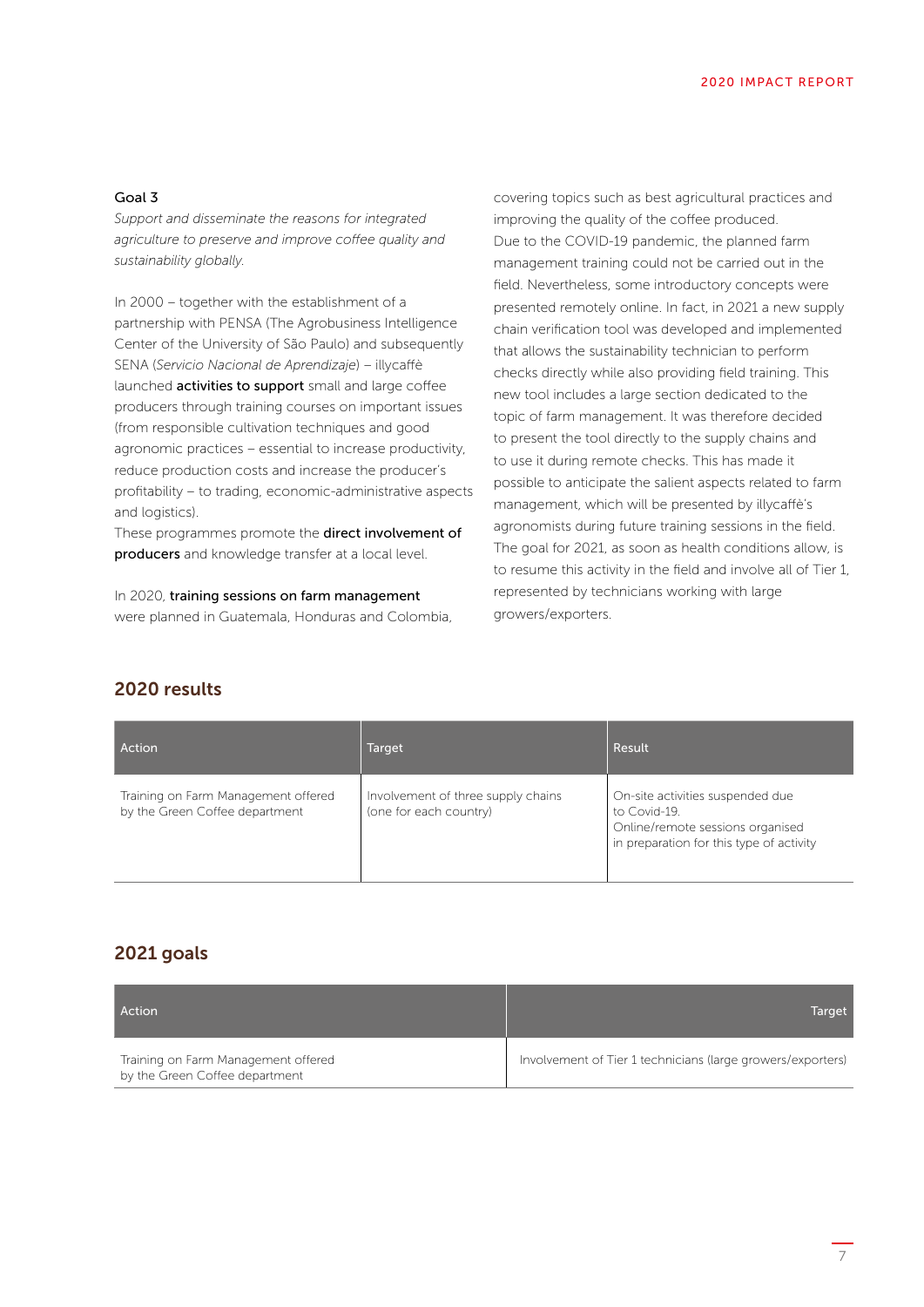#### illycaffè S.p.A.

#### Goal 4

*Promote respect for the environment as a fundamental principle of the coffee sector throughout the entire value chain.*

For illycaffè, promoting a culture of sustainability and respect for the environment is a constant commitment that takes shape through specific training programmes designed to promote and encourage the environmentally responsible conduct of employees and producers.

In 2020 efforts were made to engage green coffee providers on sustainability issues, in particular those in Tier 1, consisting of large growers/exporters. The goal for 2021 is to train the other half of suppliers belonging to this cluster.

## 2020 results

| Action                                                                 | Target                                                                | Result         |
|------------------------------------------------------------------------|-----------------------------------------------------------------------|----------------|
| Training of Tier 1 producers on<br>environmental sustainability issues | 50% of Tier 1 green coffee supply chains<br>(large growers/exporters) | Task completed |

# 2021 goals

| Action                                                              | Target                                                                    |
|---------------------------------------------------------------------|---------------------------------------------------------------------------|
| Training of Tier 1 producers on environmental sustainability issues | Remaining 50% of Tier 1 green coffee supply chains<br>not trained in 2020 |

#### Goal 5

*Embrace the principles and culture of economic, social and environmental sustainability, as well as their intrinsic link with the aspiration to happiness that is typical of each person.*

illycaffè recognises the value of people as the key to a healthy, solid company. The development of human resources is based on respect for workers' rights, on their full development and professional and personal growth, but also on the protection of their pursuit of happiness as a primary component of the identity of every person. This pre-condition also ensures a sustainable development of the business, thanks to which the

company becomes a promoter of the improvement of the quality of life of its employees and their families. With this in mind – in particular thanks to the role of international ambassador played by Chairman Andrea  $IIIv - IIIvc$ affè actively and periodically promotes **global** dialogue on key issues such as climate change and its effects in order to stimulate the search for a solution involving both companies and the major institutions. Particularly noteworthy is the research that Andrea Illy is conducting and promoting through the Ernesto Illy Foundation and in partnership with illycaffè itself on the concepts of transformation and radical innovation of Virtuous Agriculture®, a new model based on the idea that better soil can correspond to better health for humans.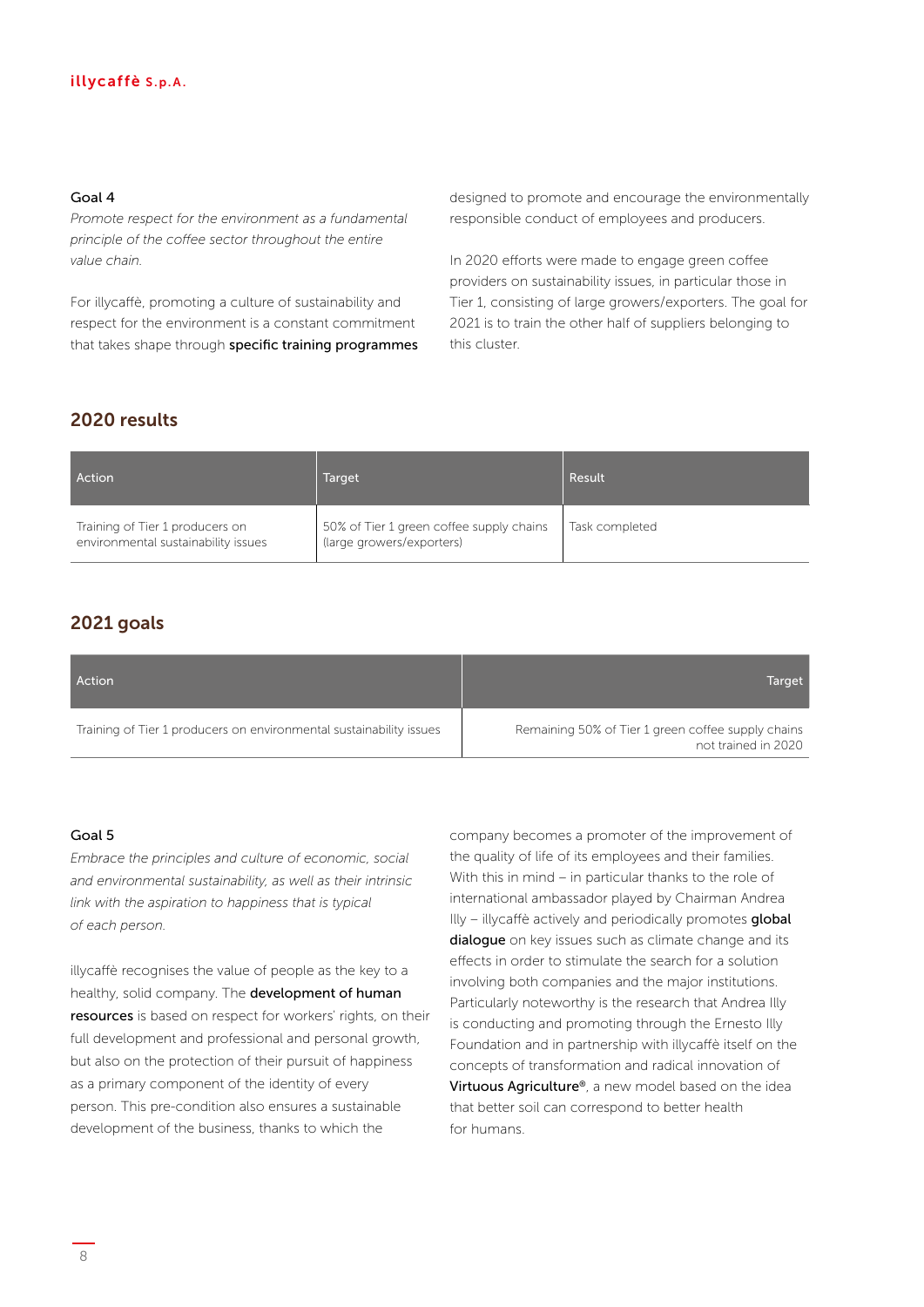# 2020 results

| Action                                                                                                                                                       | Target                                                                                                                                                       | Result                                                                                                                                                                                                                                                                            |
|--------------------------------------------------------------------------------------------------------------------------------------------------------------|--------------------------------------------------------------------------------------------------------------------------------------------------------------|-----------------------------------------------------------------------------------------------------------------------------------------------------------------------------------------------------------------------------------------------------------------------------------|
| Analyse, research and disseminate a<br>new model of sustainable agriculture for<br>coffee production and processing via<br>Virtuous Agriculture <sup>®</sup> | Spread the Virtuous Agriculture <sup>®</sup> model<br>internationally in coffee production and<br>processing through events and<br>in international settings | Activity completed. Some of the last<br>events where Andrea Illy presented<br>the topic<br>The Kloster Forum<br>$\sim$<br>ESOF 2020 (EuroScience Open Forum)<br>$\overline{\phantom{0}}$<br>Conference Innovate4Climate<br>& Regeneration 2030<br>World Coffee Research<br>$\sim$ |

# 2021 goals

| l Action                                                                                                                                                                                                                                     | <b>Target</b>                                                            |
|----------------------------------------------------------------------------------------------------------------------------------------------------------------------------------------------------------------------------------------------|--------------------------------------------------------------------------|
| Disseminate research developed in partnership with PENSA<br>(The Agrobusiness intelligence Center of the University of São<br>Paulo) for a first practical version of Virtuous Agriculture <sup>®</sup><br>with a focus on carbon efficiency | Identification of key action areas<br>and their dissemination to growers |

# PURSUIT OF HAPPINESS AND QUALITY OF LIFE

#### Goal 6

*Participate in the international debate on the issues of the pursuit of happiness, well-being and improvement of the quality of life, mainly but not exclusively in the areas where coffee is grown.*

Through the Ernesto Illy Foundation, since 2017 illycaffè has been a partner and supporter of the World Happiness Report (https://worldhappiness.report/). Compiled and published annually by the United Nations Sustainable Development Solutions Network, the survey measures global happiness and ranks 156 countries according to the "happiness perceived" by their citizens, with a view to promoting well-being and improving the quality of life.

Thanks to the efforts and contribution of the Ernesto Illy Foundation, in 2020 illycaffè actively supported the publication of the World Happiness Report and promoted agricultural models that not only intervene directly on the protection and conservation of the soil, but that consequently also contribute to the creation of greater well-being for people.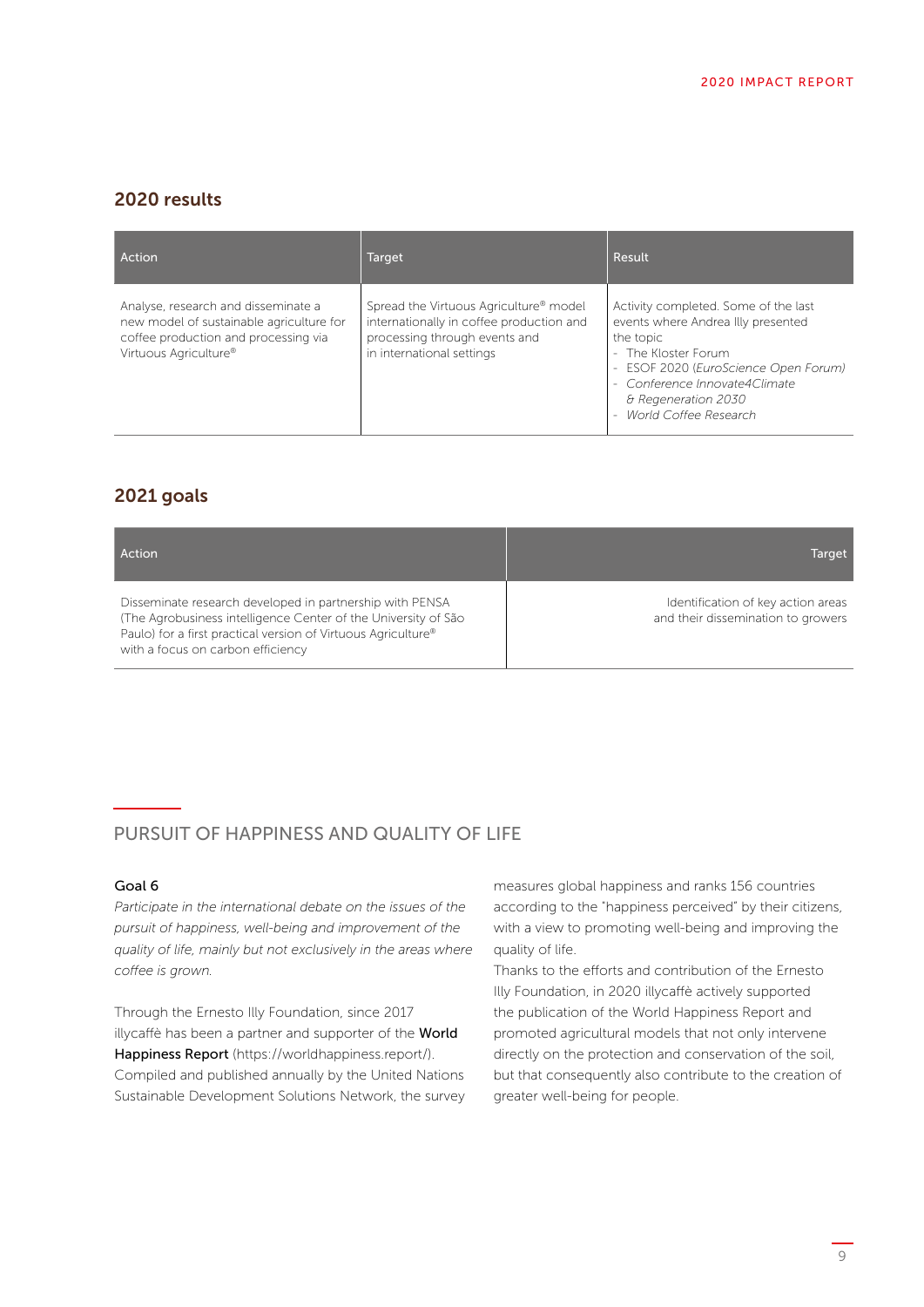The goal for 2021 is to confirm illycaffè's support role in the preparation of the World Happiness Report.

In 2020 illycaffè was a partner of the EuroScience Open Forum (ESOF), the biennial European general conference on science, research and innovation, featuring a specific speech/session with Andrea Illy.

In 2020 illycaffè also participated in the co-design and implementation of the Regeneration 2030 Summit, a global summit on Regenerative Economy, Global Happiness and Climate Action of which illycaffè is a partner and sponsor.

During this "first act" of Regeneration 2030, all participants – politicians, entrepreneurs, spiritual leaders, academics, members of NGOs and civil society – signed a commitment document that touches on the three fundamental pillars of the project (Regenerative Economy, World Happiness and Climate Action) on which to build an action plan that allows all stakeholders (from the private sector, public administration, civil

society) to measure and implement their performance and progress over time, in order to develop and evolve this new paradigm day after day.

We have 10 years to address and take concrete action in these three areas, all of which are deeply interconnected. It is critical to initiate a dialogue and build an alliance between world leaders from all disciplines, sectors and countries to share ideas, good practices and above all a strong, clear commitment given the global context we find ourselves in.

Hence the creation of this initiative, Regeneration 2030, which brings together companies, institutions and individuals involved in a collaborative effort to shift our economy and humanity to a new paradigm, towards the creation of a sustainable society.

Consistent with what was done during 2020, the commitment for 2021 is to continue the support provided by the company to Regeneration 2030 for the development of a regenerative economy.

# 2020 results

| Action                                                                                                                                                      | Target                                                                                         | Result         |
|-------------------------------------------------------------------------------------------------------------------------------------------------------------|------------------------------------------------------------------------------------------------|----------------|
| Support the 2020 World Happiness<br>Report, which aims to analyse happiness<br>with respect to the Environmental<br>dimension https://worldhappiness.report | Confirm participation as a partner<br>in the preparation of the 2020 World<br>Happiness Report | Task completed |

| Action                                                                                                                  | Target                                                                         |
|-------------------------------------------------------------------------------------------------------------------------|--------------------------------------------------------------------------------|
| Support the 2021 World Happiness Report, which aims to analyse<br>happiness with respect to the Environmental dimension | Confirm participation in the preparation<br>of the 2021 World Happiness Report |
| Continue to support Regeneration 2030 for the development<br>of a regenerative economy                                  | Confirm illycaffè's role in 2021                                               |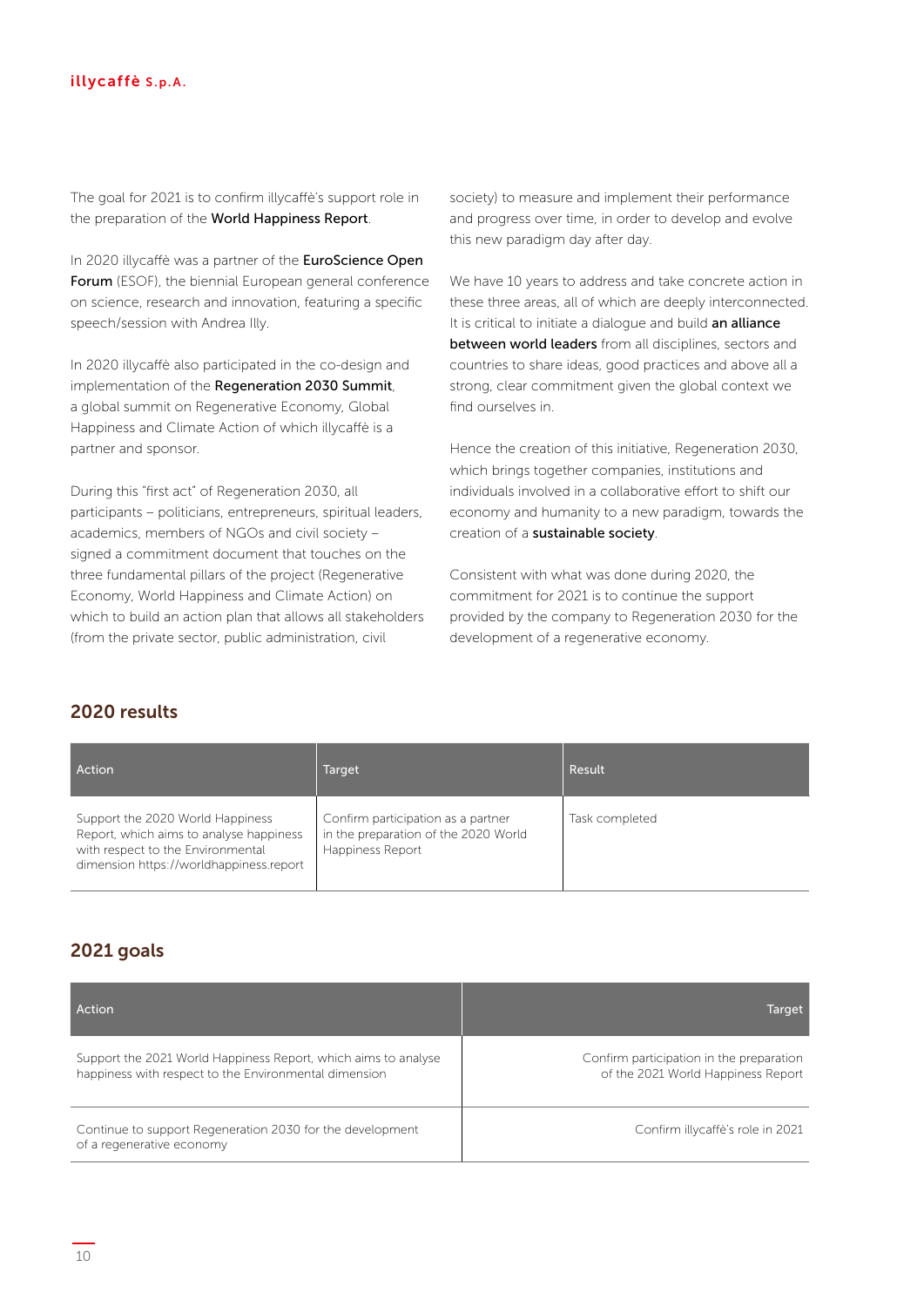#### Goal 7

*Encourage global partnerships to promote sustainability and international awareness.*

illycaffè wants to raise awareness among its customers on issues related to environmental sustainability and the crucial role that each individual can play in safeguarding our planet.

#### In 2020 illycaffè inaugurated its Coffee Capsule

Recycling Programme. The company chose TerraCycle® to create a collection and recycling programme for illy capsules, both plastic (Iperespresso) and aluminium.

The partnership was launched in France, Spain, the United Kingdom, Austria,<sup>1</sup> the Netherlands and Belgium, where, depending on the country, consumers can have their spent capsules collected at home or they can send them by mail to the TerraCycle® collection point.

While Italian legislation does not allow organising a collection process following the approach provided by TerraCycle®, illycaffè has begun a dialogue with

other players operating in the local market to establish a partnership in 2021 for the recycling of aluminium capsules.

At the same time, in 2021 illycaffè will continue its commitment to encourage global partnerships to promote sustainability and international awareness. In fact, the company:

- $\bullet$  Will participate as a sherpa<sup>2</sup> in the "sustainable" production and sourcing" and "living prosperingincome" technical workstream<sup>3</sup> promoted by the ICO (International Coffee Organization). The goal is to improve the resilience and sustainability of the coffee sector. For this reason, a roadmap has been defined that illycaffè has followed, and specific working tables have been established.
- Will play the role of promoter of Italy for Climate, an initiative for sustainable development promoted by a group of companies and business associations that are particularly sensitive to the issue of climate change. The goal is to promote the implementation of an Italian Climate Agenda in line with the objectives of the Paris Agreement by mobilising and influencing all non-governmental actors to achieve carbon neutrality.



*1 In Austria, only Iperespresso capsules will be recycled to begin with. Compatible aluminium capsules will be accepted in the future*

*2 Role as an operating actor within a specific workstream*

*3 Mechanisms developed by ICO (International Coffee Organization) to implement a solution.*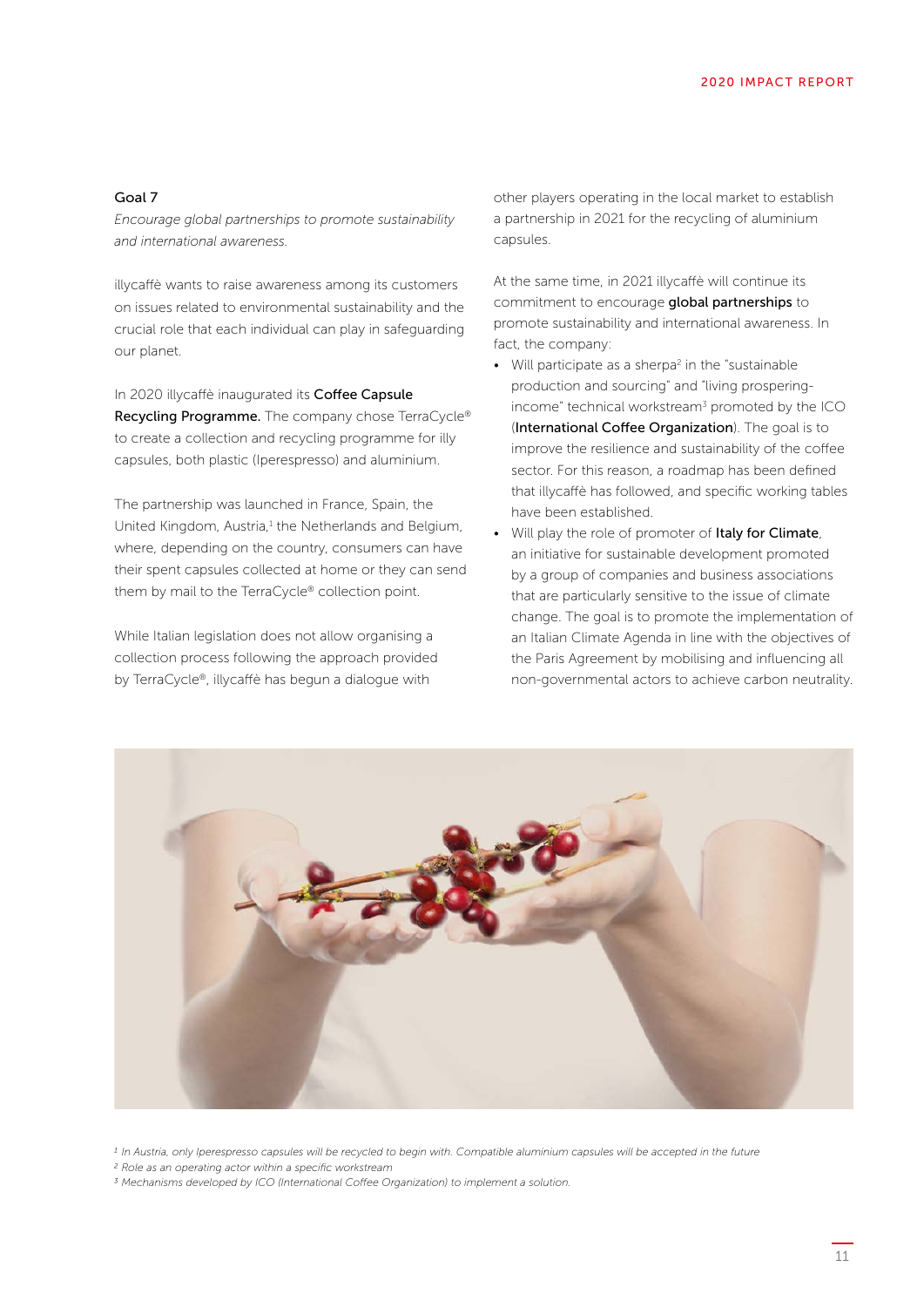# 2020 results

| Action                                                           | <b>Target</b>                  | Result                                                                                                                                                                                                                                                                                                                                          |
|------------------------------------------------------------------|--------------------------------|-------------------------------------------------------------------------------------------------------------------------------------------------------------------------------------------------------------------------------------------------------------------------------------------------------------------------------------------------|
| Development of an international capsule<br>recycling partnership | Establishment of a partnership | Partnered with TerraCycle®, a world<br>leader in the hard-to-recycle waste<br>industry, to launch the Coffee Capsule<br>Recycling Programme. Thanks to this<br>initiative, consumers in France, Spain, the<br>United Kingdom, Austria, the Netherlands<br>and Belgium can take use this collection<br>and recycling service for spent capsules. |

#### 2021 goals

| Action                                                                                                                                                                                    | <b>Target</b>                               |
|-------------------------------------------------------------------------------------------------------------------------------------------------------------------------------------------|---------------------------------------------|
| Establishment in Italy of a partnership for the recycling<br>of aluminium capsules                                                                                                        | Establishment of a partnership              |
| Participation in technical workstreams on the topics of "sustainable"<br>production and sourcing" and "living prospering-income" organised<br>by ICO - International Coffee Organization. | Participation as an operating actor         |
| Italy for Climate                                                                                                                                                                         | Participation as promoter of the initiative |

# CIRCULAR ECONOMY AND INNOVATION

#### Goal 8

*Consider products and systems also according to criteria consistent with the principles of sustainability and the circular economy for the benefit of the planet.*

The circular economy is a key issue for illycaffè and its stakeholders, the central focus of the corporate sustainability strategy. In 2016 the company carried out a LCA (Life Cycle Assessment) study on the entire product portfolio, from the production of raw materials through the manufacturing process to the use and disposal of all the product components.

This study led to a higher internal level of awareness of the main impacts of these activities, and laid the foundations for redesigning products by improving their durability and making disposal and disassembly as efficient as possible. Examples of innovations resulting from this study include the ECO (Easy Capsule Opener), an accessory for domestic use that allows opening the capsule to empty out the coffee in just a few steps so the two types of waste can be disposed of separately. In 2021 the diffusion of ECOs will be greatly increased thanks to a specific marketing project (an additional 10,000 capsule cutters to direct customers) to facilitate their widespread use.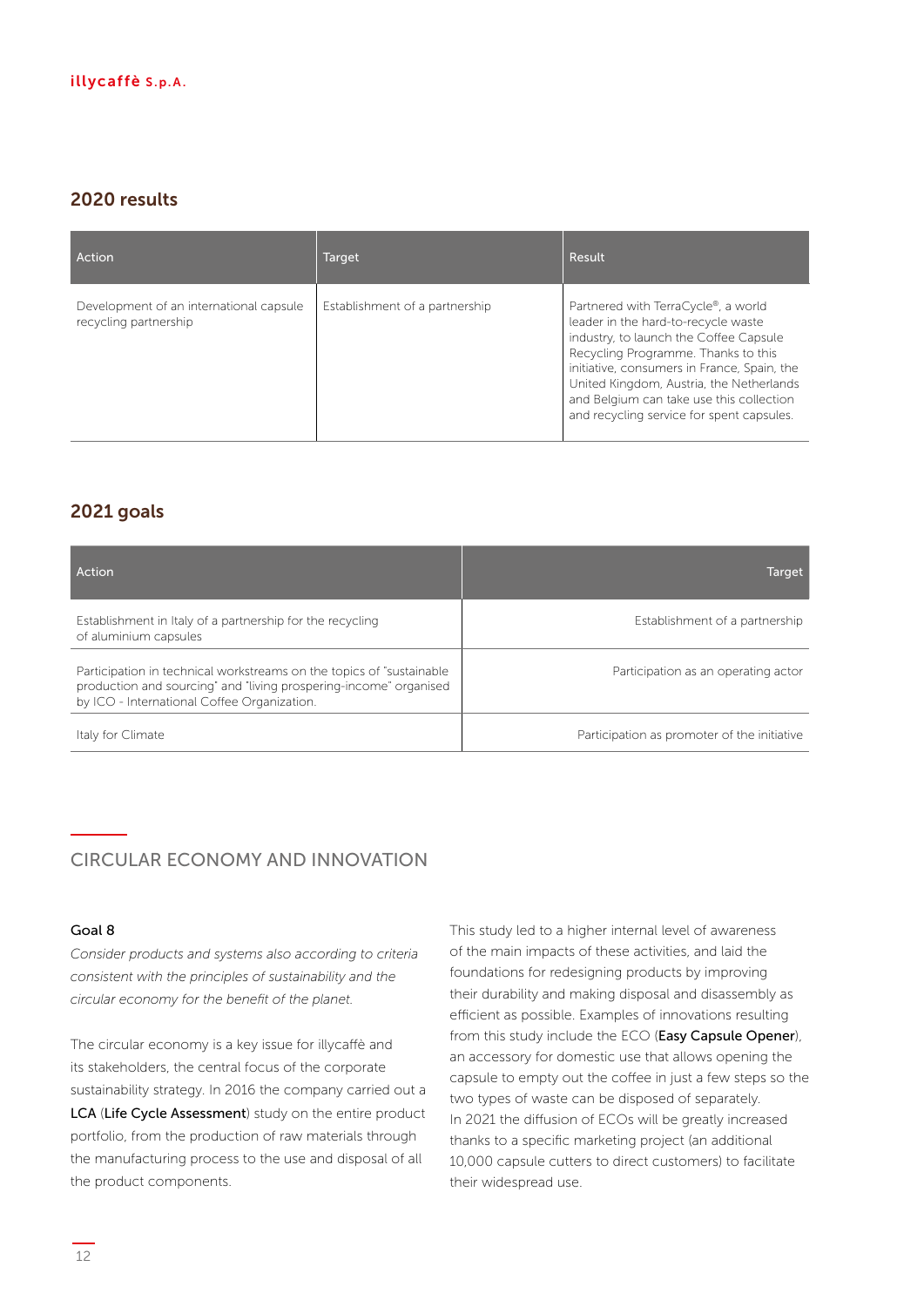Partnerships continue with universities, research centres, trade associations and pre-competitive roundtables to find viable alternatives in terms of adopted technologies as well as selected materials, moving towards biodegradable or environmentally friendly materials (e.g. recycled paper packaging and cardboard inner packaging).

In 2020 illycaffè launched the X1 Anniversary ESE & Ground machine, designed with aspects like reducing consumption and the circular economy in mind. In particular, the adoption of a fast-heating mechanism applied for the first time on home machines – allows this machine to significantly reduce energy consumption. Every single material used has been chosen to ensure

a longer life of the appliance.

In 2021 illycaffè will continue to work consistently with what has been done so far, with respect to its commitment to reconsider products and systems according to criteria consistent with the principles of sustainability and the circular economy.

The roll-out of the X1 Anniversary ESE & Ground machine will continue in the rest of the world. An important process innovation will be finalised that will see the systematic inclusion of LCA (Life Cycle Assessment) and packaging recyclability in the product development procedure. Finally, we will work towards the goal of each individual illy product being labelled with the information relating to its end of life by the end of 2021.

#### 2020 results

| Action                                                                                                                                                | Target                                               | Result                                                       |
|-------------------------------------------------------------------------------------------------------------------------------------------------------|------------------------------------------------------|--------------------------------------------------------------|
| Launch of the X1 Anniversary<br>ESE $\theta$ Ground machine, built with aspects $\ $<br>like reducing consumption and the<br>circular economy in mind | Launch of the X1 Anniversary ESE<br>& Ground machine | Launched in Q4 2020 in Italy<br>and in European subsidiaries |

| Action                                                                                                              | Target                                           |
|---------------------------------------------------------------------------------------------------------------------|--------------------------------------------------|
| Finalization of the X1 Iperespresso machine with fast-heating<br>mechanism that reduces electrical consumption      | Launch of the X1 Iperespresso machine by Q1 2022 |
| Updating of the product development procedure to include<br>LCA (Life Cycle Assessment) and packaging recyclability | Completion by 2021                               |
| Addition of product end-of-life and packaging information<br>to each illy product                                   | Completion of the range by 2021                  |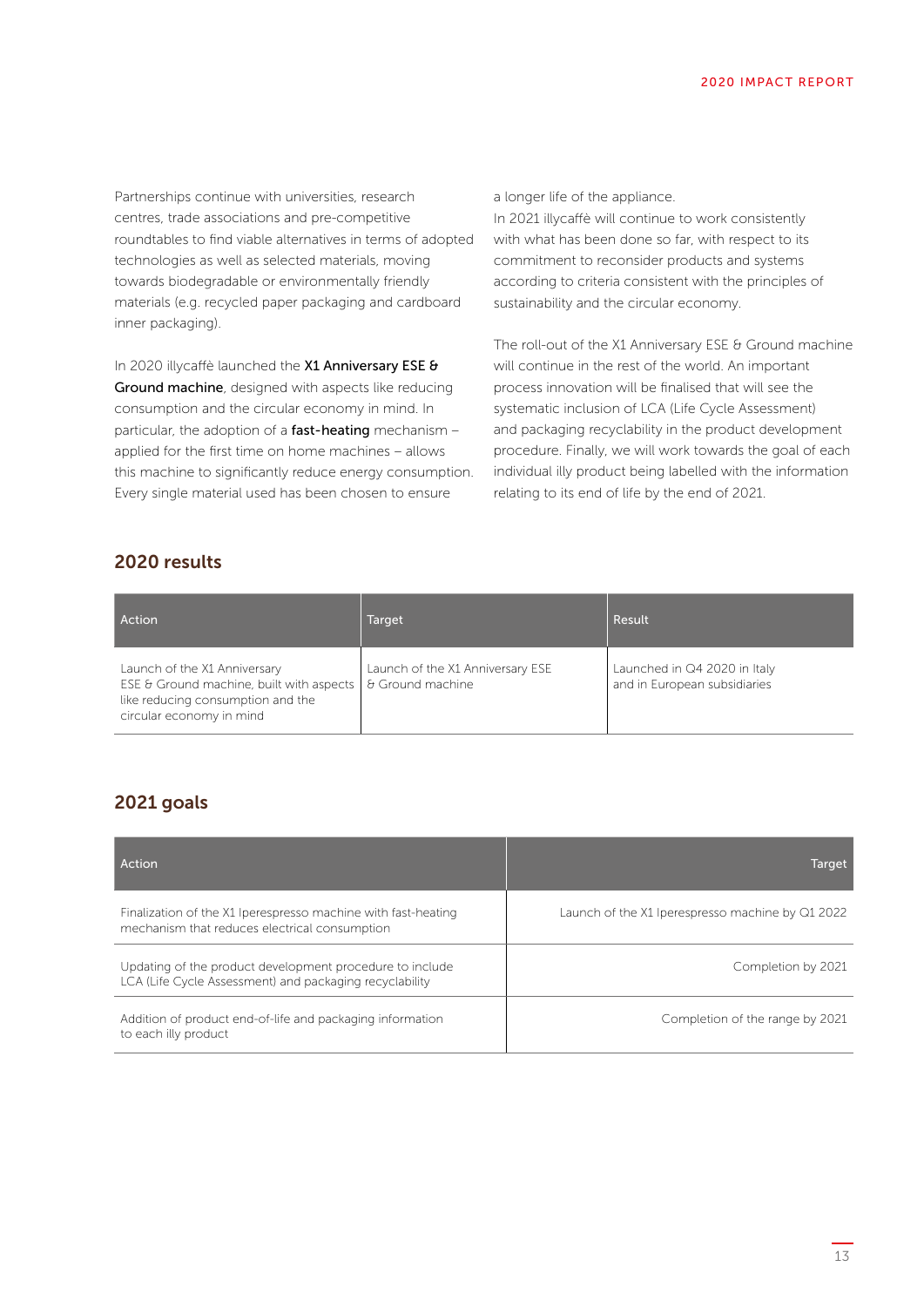#### illycaffè S.p.A.

#### Goal 9

*Improve energy efficiency and consumption consumption, taking into account best practices and innovative solutions in the pursuit of progressive emission reductions.*

illycaffè has always been committed to monitoring and reducing its environmental impact. Environmental value and the protection of natural resources are in fact key factors to be incorporated into the company's overall approach, for the preservation and sustainable development of the local region while respecting the rights of communities and future generations. Consistent with this objective, the company has an environmental management system that complies with ISO 14001 and the European EMAS Regulation (Eco-Management and Audit Scheme), with which it

undertakes to draw up an environmental statement communicating the environmental commitments made, with a view to continuous improvement. In 2020, illycaffè strengthened its environmental management system with the aim of reducing CO<sub>2</sub> equivalent emissions into the atmosphere by 10%, and implementing energy-efficient technologies both for its products and within its production processes.

Consistent with its goal of improving energy efficiency and resource consumption through the exploitation of best practices and innovative solutions, in 2021 illycaffè will work on the progressive introduction of electric cars into its company fleet, finalise a process for the transformation of all plastic waste from the Trieste plant into pallets usable by the company itself and work on the gradual replacement of current plants with new, more energy-efficient ones.

# 2020 results

| Action                                                  | Target                                                                                           | Result                                                                           |
|---------------------------------------------------------|--------------------------------------------------------------------------------------------------|----------------------------------------------------------------------------------|
| Consolidation of the environmental<br>management system | Reduction of Total Organic Carbon (TOC)<br>emitted into the atmosphere by 10%<br>(from baseline) | Target achieved (baseline at 31/12/2019<br>1,708 kg TOC, at 31/12/20 490 kg TOC) |

| Action                                                                                                  | <b>Target</b>                                                                   |
|---------------------------------------------------------------------------------------------------------|---------------------------------------------------------------------------------|
| Reduction of emissions from the illy company fleet                                                      | Replacement of fleet for short distances<br>with full electric cars             |
| Transformation of all plastic waste from the Trieste plant<br>into pallets usable by the company itself | Completion of the transformation process                                        |
| Plant efficiency improvements                                                                           | Replacement of vacuum pumps<br>and compressors in building D<br>(Trieste plant) |